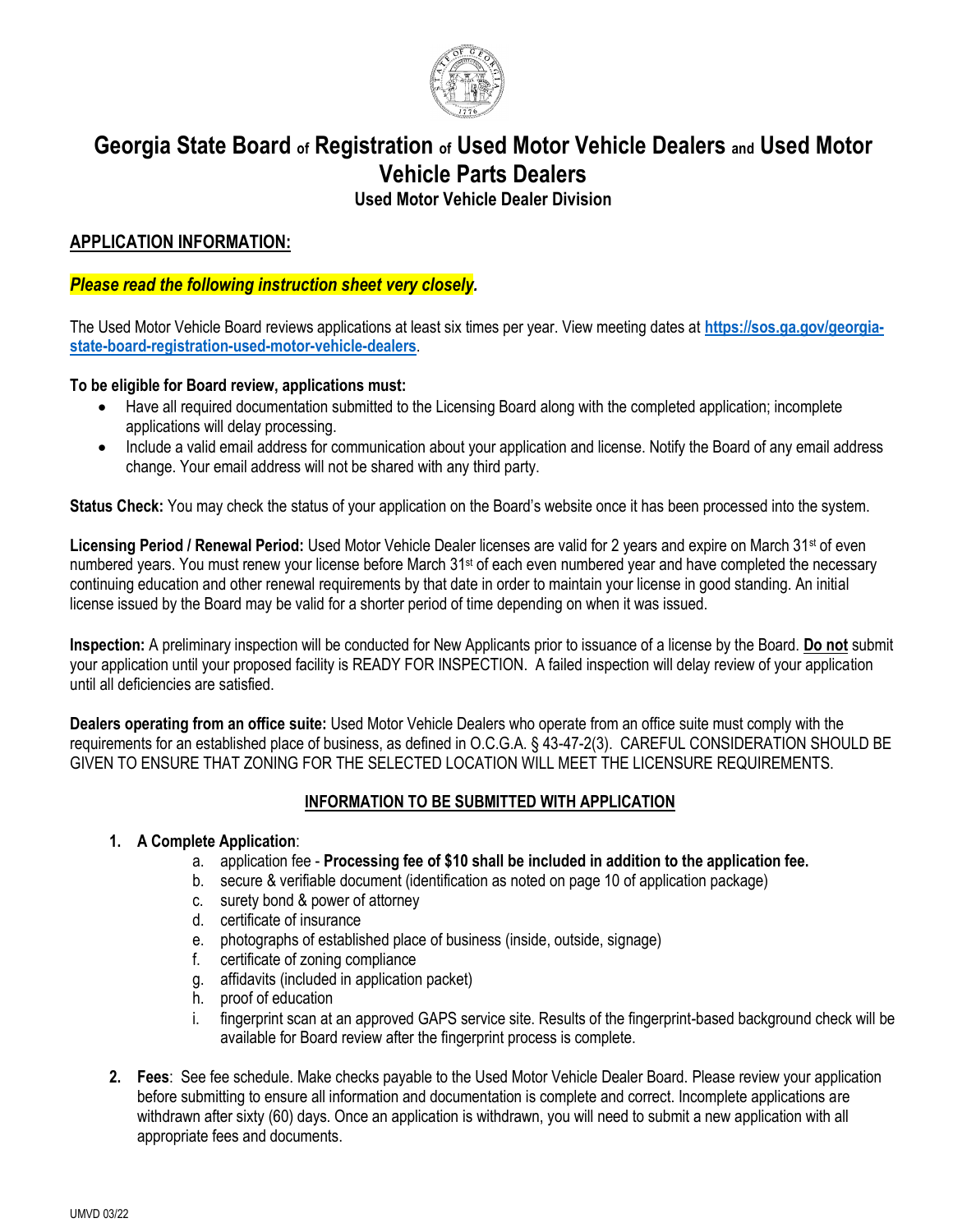#### **3. Bond: \$35,000 Surety Bond** (executed with a surety company)

- a. Bond must expire on March 31 of even years.
- b. Bond must be in **exact** name of the business.
- c. Bond must be an **original** and have "**power of attorney**" attached.
- d. Bond must be **signed** and you should keep a copy for your files.
- e. **NOTE:** A separate Bond is required for each licensed location.

### **4. An ORIGINAL CERTIFICATE OF INSURANCE on an Acord Form (provided by insurance agency) indicating:**

- a. Policy number (binders will not be accepted)
- b. Limit Amounts minimum of 50K/100K/25K, or single limit of \$125,000
	- (GARAGE LIABILITY COVERAGE must be shown; AUTOMOBILE LIABILITY ONLY will not be accepted)
- c. "Location" on certificate must show **exact** name and address as shown on application.
- d. "Certificate Holder" must be State Board of Used Motor Vehicle Dealers, 237 Coliseum Drive, Macon, GA. 31217
- **5. Established Place of Business Requirements**: (submit photos with application)
	- a. Established place of business, to include a sales room or sales office:
		- i. in a building –**or-**
		- ii. on an open lot of a retail used motor vehicle dealership –**or-**
		- iii. at which a permanent business of bartering, trading, offering, displaying, selling, or buying is carried on, **or-**
		- iv. at a place of business at which the books, records and files necessary to conduct such business are kept. NOTE: O.C.G.A. § 43-47-2(3)
	- b. **LANDLINE TELEPHONE & SIGNAGE -** At each designated sales location there shall be a working LANDLINE TELEPHONE listed in the licensee's trade name and where the licensee maintains appropriate signage whereby a consumer would know the business of used motor vehicle sales is taking place. At this time, computer phones, VOIP phones, cellular phones, etc., **are not acceptable** to meet the landline phone requirement.
- **6. Seminar Attendance**: You are required to attend a pre-licensing seminar. At this time, the Board approved education providers are *E-Learning*, *GIADA, and Ron Widener*. Their contact information is posted on the website – www.sos.ga.gov.
- **7. You must apply for a State Sales Tax Number** with the State Department of Revenue (404) 417-4490. Sales tax number or copy of sales tax application must be included with your application to the Licensing Board. After you have been issued your Used Motor Vehicle Dealers License, contact the Master Dealers Tag office at (404) 362-6500.
- **8. Fingerprint-based background check. New GBI security requirements state that applicants must have an application on file with the Board BEFORE they can be fingerprinted.** For fingerprint scanning, you MUST preregister at<https://www.aps.gemalto.com/ga/index.htm> or via phone by calling Cogent Systems at 1-888-439-2512 for an approved GAPS service site. **Internet Explorer works best when registering online. On the site homepage, select Georgia GAPS, then Secretary of State (SOS), and USED MOTOR VEHICLE DEALER LICENSE. Once you are on the registration page, complete the fields as indicated.**
	- a. The ORI number field should show GA922400Z
	- b. Verification Code, if needed, is 922400Z
	- c. Reason for Printing Used Motor Vehicle Dealer License
	- d. If you are a Georgia Resident, DO NOT CHEK THE "Fingerprint Card User".
	- e. If you are not a Georgia resident, do check the "Fingerprint Card User" box and submit fingerprint cards as required.

*\*Once Board staff verifies there is an application on file, the applicant will receive email notification from the GBI/GAPS to report to their chosen fingerprint site.\**

**9. Applicants applying as a corporation or partnership** are strongly encouraged to review Board Rules 681-12-.01 and 681-12-.02, which can be found at: [https://sos.ga.gov/georgia-state-board-registration-used-motor-vehicle-dealers.](https://sos.ga.gov/georgia-state-board-registration-used-motor-vehicle-dealers)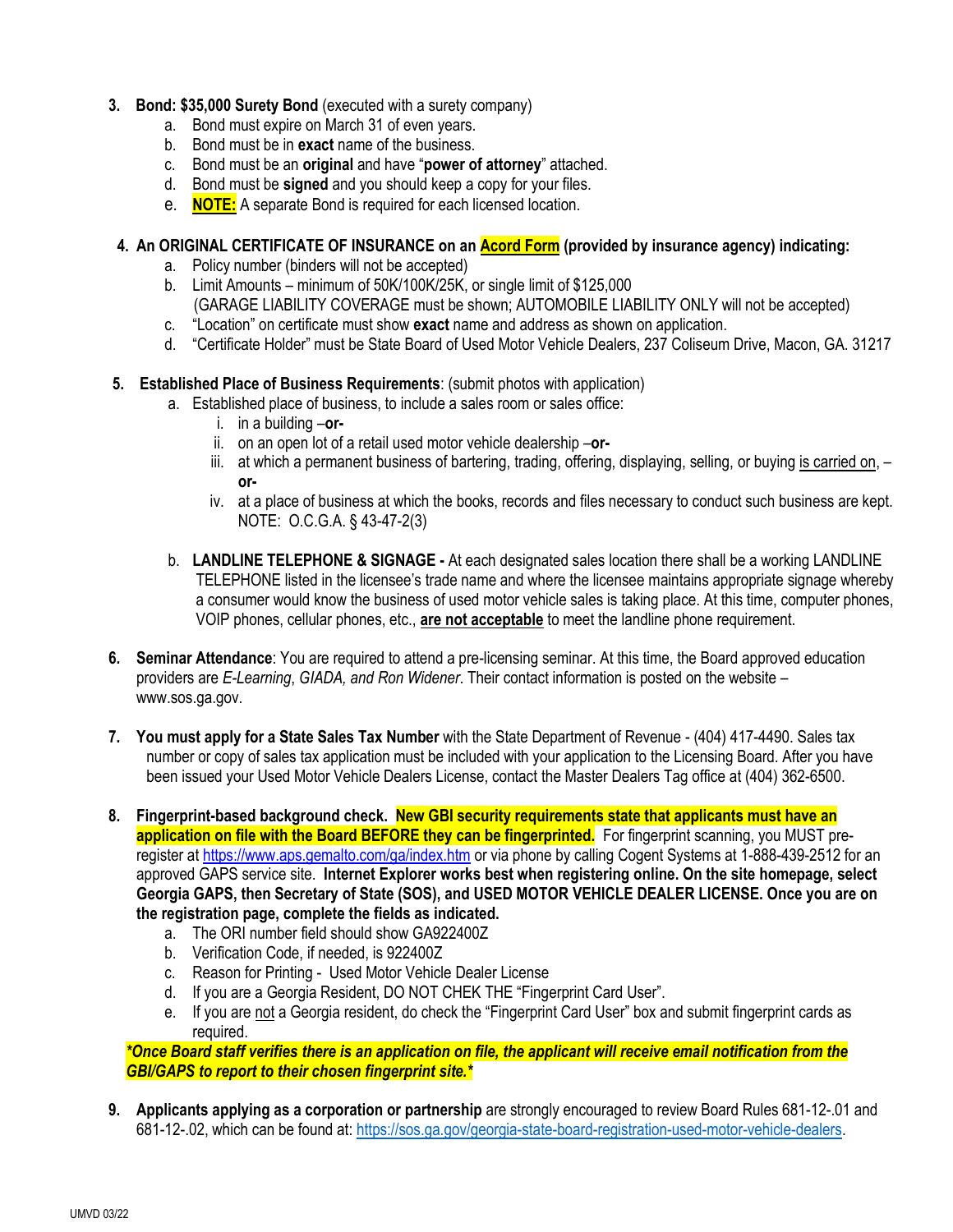- **10. If you answer "YES" to any question on the Background Section** pertaining to convictions, you must include further information on all convictions, including date(s) and place(s) of conviction(s) and arrest(s) AND CERTIFIED COPIES OF THE COURT FINAL DISPOSITION(S) related to same. Remember, a background check is conducted on each applicant, and those results are reported to the Board when your application is presented. **Failure to disclose prior arrests or convictions may incur penalties up to and including denial of your application.**
- **11. Incomplete applications delay processing.** Your application will not be reviewed by the Board until all information has been received by the Licensing Board. **Allow 15 business days for processing after submitting the application. Check the License Verification page on the website frequently to determine if your license has been issued.** If you have received no communication from the Licensing Board after 15 days, contact the Board to inquire about your license status. Applications that are not complete will be withdrawn after 60 days. Once an application is withdrawn, a new application, applicable fees, and all required documents must be re-submitted to the Board for review.

#### **Before mailing application STOP and REVIEW the following Check List: Applications will not be reviewed by the Board until they are complete.**

- **1. Did you answer every question on your application?**
- **2. Is your application signed and notarized?**
- **3. Did you include the ORIGINAL \$35,000 Surety Bond and Power of Attorney? Did you sign the Bond?**
- **4. Is the name on the Surety Bond the same as the name on the application?**
- **5. Did you include your ORIGINAL Certificate of Insurance?**
- **6. Is the name and address on your Certificate of Insurance the same as the name on the application?**
- **7. Does the "Certificate Holder" show the name and address of the Licensing Board?**
- **8. Did you submit proof of your pre-license seminar attendance?**
- **9. Did you submit a copy of your ST-2 or submit the sales tax number?**
- **10. Have you** *pre-registered for fingerprinting* **at [https://www.aps.gemalto.com/ga/index.htm?](https://www.aps.gemalto.com/ga/index.htm)**
- **11. If you have a criminal history, did you include documentation as requested?**
- **12. Have you included photos of your business facility (inside and outside) and signage?**
- **13. Do you have a working landline telephone in your established place of business? (not cell, VOIP, etc.)**
- **14. Did you submit the required license fee?**
- **15. Have you obtained certification by the local zoning authority?**

If you have questions concerning this application or application process, contact the Licensing Boards Division at (844) 753-7825 or write to:

State Board of Registration of Used Motor Vehicle Dealers

& Used Motor Vehicle Parts Dealers Used Motor Vehicle Dealers Division 237 Coliseum Drive Macon, Georgia 31217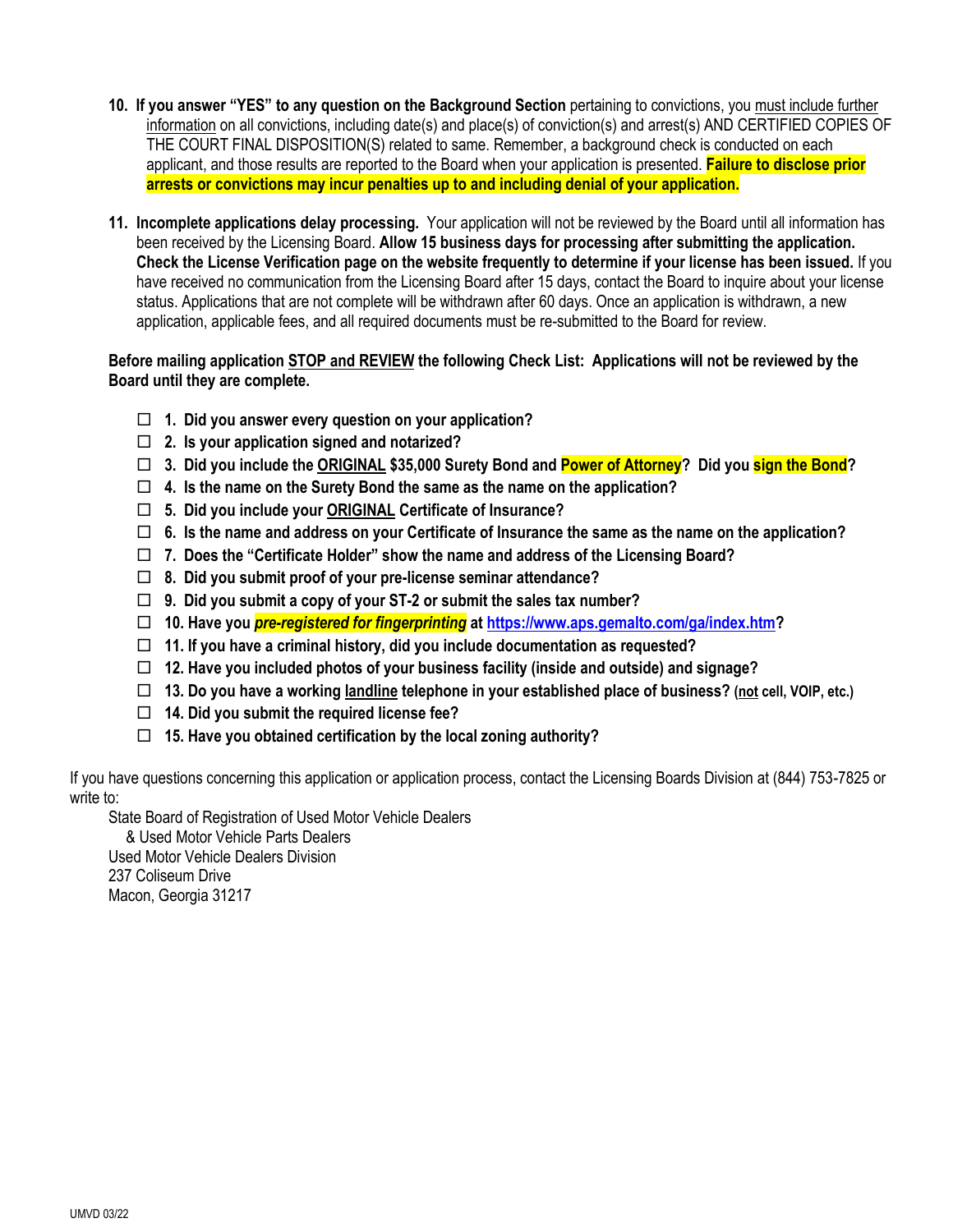# **FEE SCHEDULE**

## *NOTE! Fees are non-refundable. Make checks payable to Used Motor Vehicle Dealer Board.*

| <b>INITIAL LICENSURE</b>                                                                                                                                                                                                                                                                                                                                                    |          |  |  |  |
|-----------------------------------------------------------------------------------------------------------------------------------------------------------------------------------------------------------------------------------------------------------------------------------------------------------------------------------------------------------------------------|----------|--|--|--|
| <b>Application Fee</b>                                                                                                                                                                                                                                                                                                                                                      | \$170.00 |  |  |  |
| <b>License for Additional Lots</b>                                                                                                                                                                                                                                                                                                                                          | \$170.00 |  |  |  |
| <b>RENEWAL OF LICENSE</b><br>Licenses expire on March 31st of EVEN Numbered Years**                                                                                                                                                                                                                                                                                         |          |  |  |  |
| <b>Renewal Fee</b><br>on or before March 31 <sup>st</sup> of even numbered years                                                                                                                                                                                                                                                                                            | \$150.00 |  |  |  |
| Late Renewal Fee<br>received April 1 <sup>st</sup> – April 30 <sup>th</sup> of even numbered years                                                                                                                                                                                                                                                                          | \$250.00 |  |  |  |
| Lapsed License - Reinstatement Fee<br>**License not renewed by June 1 of even numbered years will be administratively<br>revoked and will require Reinstatement. Reinstatement requires submitting a new<br>application, all pertinent information as stated on application, and reinstatement<br>fee.<br>Reinstatement is not guaranteed and is at the Board's discretion. | \$420.00 |  |  |  |
| <b>OPTIONAL ITEMS</b>                                                                                                                                                                                                                                                                                                                                                       |          |  |  |  |
| Duplicate License - ordered online                                                                                                                                                                                                                                                                                                                                          | \$25.00  |  |  |  |
| Duplicate License – printed by you from website                                                                                                                                                                                                                                                                                                                             | no cost  |  |  |  |
| License Verification Letter                                                                                                                                                                                                                                                                                                                                                 | \$35.00  |  |  |  |
| Roster of Licensed Used Motor Vehicle Dealers<br>(Excel Spreadsheet provided via email or CD)                                                                                                                                                                                                                                                                               | \$100.00 |  |  |  |
| <b>Application Processing Fee</b>                                                                                                                                                                                                                                                                                                                                           | \$10.00  |  |  |  |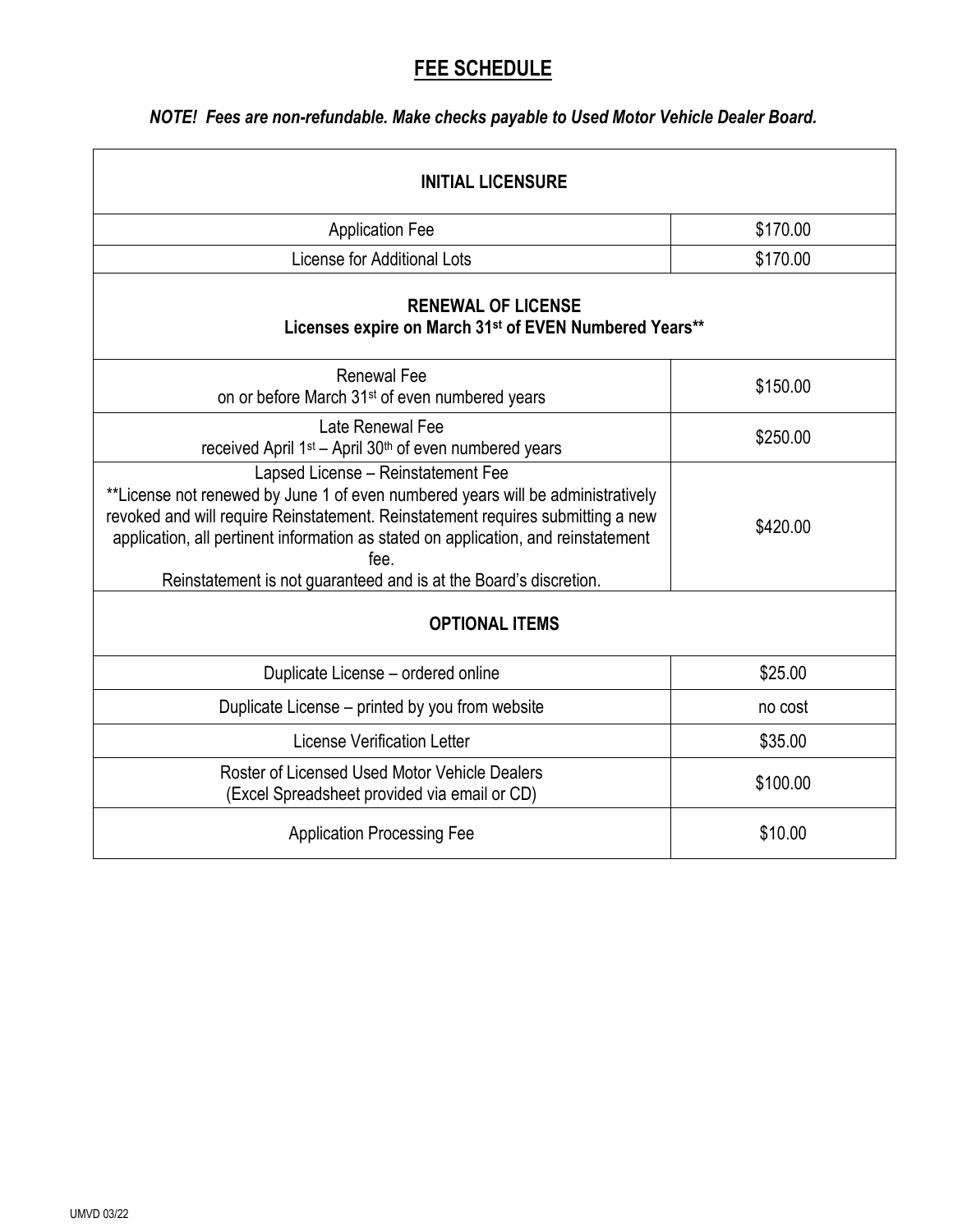

# **GEORGIA STATE BOARD***of*  **REGISTRATION** *of* **USED MOTOR VEHICLE DEALERS AND USED MOTOR VEHICLE PARTS DEALERS**

237 Coliseum Drive • Macon, GA 31217 Phone (404) 424-9966 [https://sos.ga.gov/georgia-state-board](https://sos.ga.gov/georgia-state-board-registration-used-motor-vehicle-dealers) registration-used-motor-vehicle-dealers

# **APPLICATION FOR USED MOTOR VEHICLE DEALER LICENSE**

*(Application Fees are Non-Refundable & Non-Transferrable)*

Please review your application before submitting to ensure all information and documentation is complete and correct. Incomplete applications are withdrawn after sixty (60) days. Once an application is withdrawn, you will need to submit a new application with all appropriate fees and documents.

## **Reason for Application (Check Only One Box):**

- Initial Application for Licensure *\$170* + *\$10 Processing Fee*
- Reinstatement of UCAR License #\_\_\_\_\_\_\_\_\_\_\_\_\_ *\$420 + 10 Processing Fee*
- Additional Lot (Supplemental) License *\$170 + \$10 Processing Fee*  $\textcolor{red}{\textbf{tree}}$

 $\Box$  Check here if you are a "Motor Vehicle Broker" as defined in O.C.G.A. §43-47-2(8) Date Issued \_\_\_\_\_\_\_\_\_\_\_\_\_\_\_\_\_\_\_\_\_\_\_\_\_\_\_\_\_\_\_\_\_\_\_

\_\_\_\_\_\_\_\_\_\_\_\_\_\_\_\_\_\_\_\_\_\_\_\_\_\_\_\_\_\_\_\_\_\_\_\_\_\_\_\_\_\_\_\_\_\_\_\_\_\_\_\_\_\_\_\_\_\_\_\_\_\_\_\_\_\_\_\_\_\_\_\_\_\_\_\_\_\_\_\_\_

\_\_\_\_\_\_\_\_\_\_\_\_\_\_\_\_\_\_\_\_\_\_\_\_\_\_\_\_\_\_\_\_\_\_\_\_\_\_\_\_\_\_\_\_\_\_\_\_\_\_\_\_\_\_\_\_\_\_\_\_\_\_\_\_\_\_\_\_\_\_\_\_\_\_\_\_\_

**\_\_\_\_\_\_\_\_\_\_\_\_\_\_\_\_\_\_\_\_\_\_\_\_\_\_\_\_\_\_\_\_\_\_\_\_\_\_\_\_\_\_\_\_\_\_\_\_\_\_\_\_\_\_\_\_\_\_\_\_\_\_\_\_\_\_\_\_\_\_\_\_\_\_\_\_\_**

| <b>TRADE NAME (DBA)</b> | --<br>11 |
|-------------------------|----------|
|                         |          |

**DESIGNEE NAME:** (Person authorized as License Holder for the Dealer) *(This person must be authorized on the appropriate form, attend the pre-licensing seminar, and have fingerprints processed.)* **\_\_\_\_\_\_\_\_\_\_\_\_\_\_\_\_\_\_\_\_\_\_\_\_\_\_\_\_\_\_\_\_\_\_\_\_\_\_\_\_\_\_\_\_\_\_\_\_\_\_\_\_\_\_\_\_\_\_\_\_\_\_\_\_\_\_\_\_\_\_\_\_\_\_\_\_\_\_\_\_\_\_\_\_\_\_\_\_\_\_\_\_\_\_\_\_\_\_**

\_\_\_\_\_\_\_\_\_\_\_\_\_\_\_\_\_\_\_\_\_\_\_\_\_\_\_\_\_\_\_\_\_\_\_\_\_\_\_\_\_\_\_\_\_\_\_\_\_\_\_\_\_\_\_\_\_\_\_\_\_\_\_\_\_\_\_\_\_\_\_\_\_\_\_\_\_\_\_\_\_\_\_\_\_\_\_\_\_\_\_\_\_\_\_\_

**\_\_\_\_\_\_\_\_\_\_\_\_\_\_\_\_\_\_\_\_\_\_\_\_\_\_\_\_\_\_\_\_\_\_\_\_\_\_\_\_\_\_\_\_\_\_\_\_\_\_\_\_\_\_\_\_\_\_\_\_\_\_\_\_\_\_\_\_\_\_\_\_\_\_\_\_\_\_\_\_\_\_\_\_\_\_\_\_\_\_\_\_\_\_**

**DESIGNEE'S PERSONAL ADDRESS** – Street, Apt #, City, State, Zip – **NO P.O. BOXES**

| Social Security #*: |  |  | Date of Birth: |  |
|---------------------|--|--|----------------|--|
|                     |  |  |                |  |

## **MAILING ADDRESS:**

\_\_\_\_\_\_\_\_\_\_\_\_\_\_\_\_\_\_\_\_\_\_\_\_\_\_\_\_\_\_\_\_\_\_\_\_\_\_\_\_\_\_\_\_\_\_\_\_\_\_\_\_\_\_\_\_\_\_\_\_\_\_\_\_\_\_\_\_\_\_\_\_\_\_\_\_\_\_\_\_\_\_\_\_\_\_\_\_\_\_\_\_\_\_\_\_\_\_\_\_\_\_\_\_\_ Street Address, Suite Number, City, State, Zip, County

### **EMAIL ADDRESS (required):**

**PHYSICAL LOCATION ADDRESS (Address will appear on license):**

Street Address, Suite Number (PO Box is *NOT* acceptable), City, State, Zip, County

## **LANDLINE TELEPHONE NUMBER:**

## **ALTERNATE PHONE NUMBER (for inspection):**

**Please check this box if you are a military spouse or a transitioning service member of the United States armed forces including the National Guard.**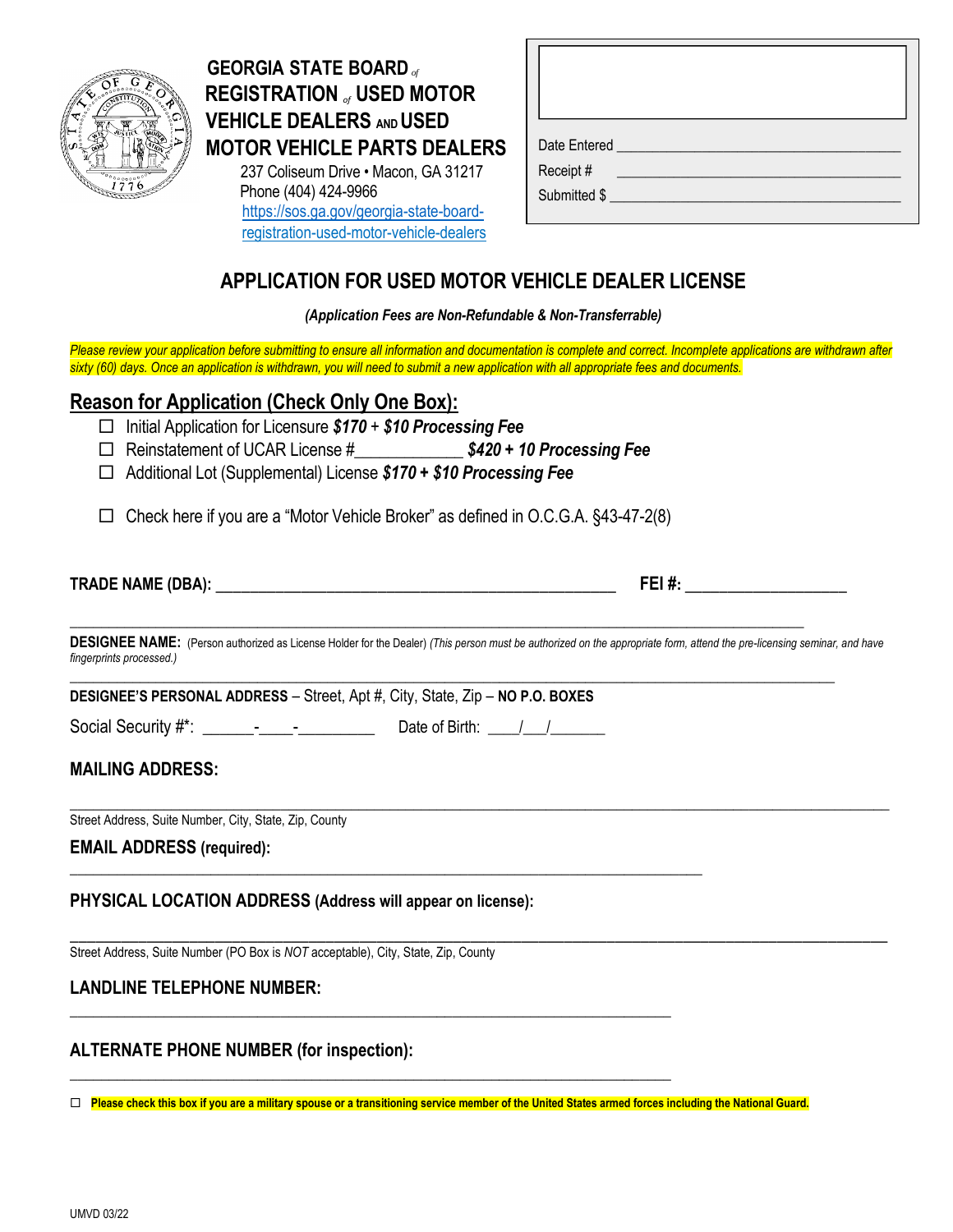## **The following questions must be answered by the person authorized as the DESIGNEE for the business. If the business is a Sole Proprietorship, the questions must be answered by the business owner.**

What is your sales tax number? (or attach a copy of your ST-2)\_\_\_\_\_\_\_\_\_\_\_\_\_\_\_\_\_\_\_\_\_\_\_\_\_\_\_\_\_\_\_\_\_

|    | You must answer the following questions and provide additional documentation if necessary.                                                                                                                                                                                                                                                                                                                                                                                                                                                                                                                                                                             | <b>YES</b><br><b>NO</b> |
|----|------------------------------------------------------------------------------------------------------------------------------------------------------------------------------------------------------------------------------------------------------------------------------------------------------------------------------------------------------------------------------------------------------------------------------------------------------------------------------------------------------------------------------------------------------------------------------------------------------------------------------------------------------------------------|-------------------------|
|    | Is there another business operating at this location? If Yes, explain:                                                                                                                                                                                                                                                                                                                                                                                                                                                                                                                                                                                                 |                         |
| 1. | Previous license or interest in dealership: Has the Designee or anyone else holding an ownership<br>or financial interest in this business<br>Previously been licensed as an Independent Used Motor Vehicle Dealer?<br>a.<br>Ever held an interest in an Independent Used Motor Vehicle Dealership?<br>b.<br>If YES, provide person's name, business name, period of licensure: ____<br>C.                                                                                                                                                                                                                                                                             |                         |
| 2. | License Denial/Revocation: Has the Designee or anyone holding an ownership or financial interest<br>this business ever:<br>a. Had a license revoked, suspended or otherwise sanctioned by any Board or Agency in<br>any state including Georgia?<br>Been denied issuance of, or, pursuant to Disciplinary Proceedings, refused renewal of a license<br>b.<br>by any Board or Agency in any state including Georgia?<br>If YES, attach explanation and identify the person to which this applies.<br>$C_{1}$                                                                                                                                                            |                         |
| 3. | Conviction/Arrest/First Offender: Has the Designee or anyone holding an ownership or financial interest<br>in this business:<br>a. Ever been arrested, convicted, or sentenced for any felony or misdemeanor, including<br>DUI or DWI?<br>Ever pled guilty or Nolo Contendere, or been given First Offender Status for any felony<br>b.<br>or misdemeanor, including DWI or DUI?<br>IF YES to either question, ATTACH CERTIFIED COURT DISPOSITIONS.<br>FAILURE TO PROVIDE COMPLETE AND TRUE INFORMATION may result in the Board's refusal to grant a license,<br>(O.C.G.A. § 43-1-19(a)(2)) and may result in suspension of an issued license (O.C.G.A. § 43-47-8(l)). |                         |
| 4. | Seminars: Has the Designee attended the PRE-LICENSE SEMINAR?<br>If YES, provide a copy of the seminar completion certificate along with this application.<br>a.                                                                                                                                                                                                                                                                                                                                                                                                                                                                                                        |                         |
| 5. | Fingerprints: Has the Designee pre-registered for fingerprinting with COGENT SERVICES for this application?                                                                                                                                                                                                                                                                                                                                                                                                                                                                                                                                                            |                         |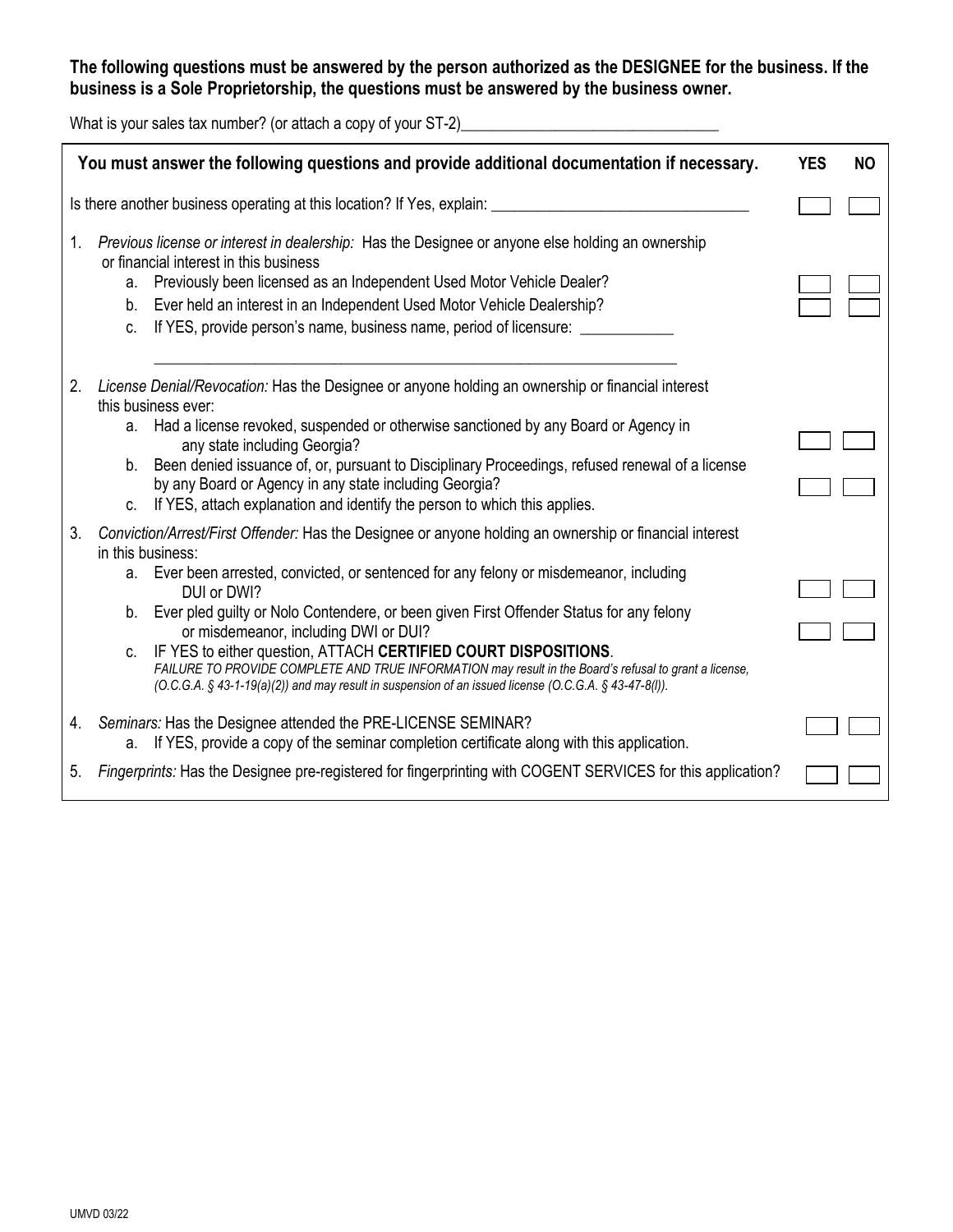## OWNERSHIP / RELATIONSHIP INFORMATION *(Complete only the section that applies to your business type)*

## **COMPLETE THIS PART IF YOU ARE A SOLE PROPRIETORSHIP**

| Street Address (NOT A P.O. BOX) City, State, Zip<br>Phone                                                                             |  |
|---------------------------------------------------------------------------------------------------------------------------------------|--|
| COMPLETE THIS PART IF YOU ARE A CORPORATION OR LIMITED LIABILITY COMPANY (LLC)                                                        |  |
|                                                                                                                                       |  |
|                                                                                                                                       |  |
| Date Registered with Georgia Secretary of State: \[\state_\industancel Property Contact Property Contact Proper                       |  |
| <b>LIST OF PRINCIPAL OFFICERS</b>                                                                                                     |  |
|                                                                                                                                       |  |
|                                                                                                                                       |  |
| <b>RESIDENCE:</b><br>Street Address (NOT A P.O. BOX)<br>City, State, Zip<br>Phone                                                     |  |
|                                                                                                                                       |  |
|                                                                                                                                       |  |
| RESIDENCE:<br>Street Address (NOT A P.O. BOX) City, State, Zip<br>Phone                                                               |  |
|                                                                                                                                       |  |
|                                                                                                                                       |  |
| Street Address (NOT A P.O. BOX) City, State, Zip Phone                                                                                |  |
|                                                                                                                                       |  |
| <b>COMPLETE THIS PART IF YOU ARE A PARTNERSHIP</b><br><b>LIST OF PARTNERS</b>                                                         |  |
|                                                                                                                                       |  |
|                                                                                                                                       |  |
| Street Address (NOT A P.O. BOX) City, State, Zip<br>Phone                                                                             |  |
| NAME: 2008.000 PM 2008.000 PM 2009.000 PM 2009.000 PM 2009.000 PM 2009.000 PM 2009.000 PM 2009.000 PM 2009.00<br><b>TITLE:</b> TITLE: |  |
|                                                                                                                                       |  |
| RESIDENCE:<br>Street Address (NOT A P.O. BOX) City, State, Zip<br>Phone                                                               |  |
| TITLE: THE STATE OF THE STATE OF THE STATE OF THE STATE OF THE STATE OF THE STATE OF THE STATE OF THE STATE OF                        |  |
|                                                                                                                                       |  |
| <b>RESIDENCE:</b><br>City, State, Zip<br>Street Address (NOT A P.O. BOX)<br>Phone                                                     |  |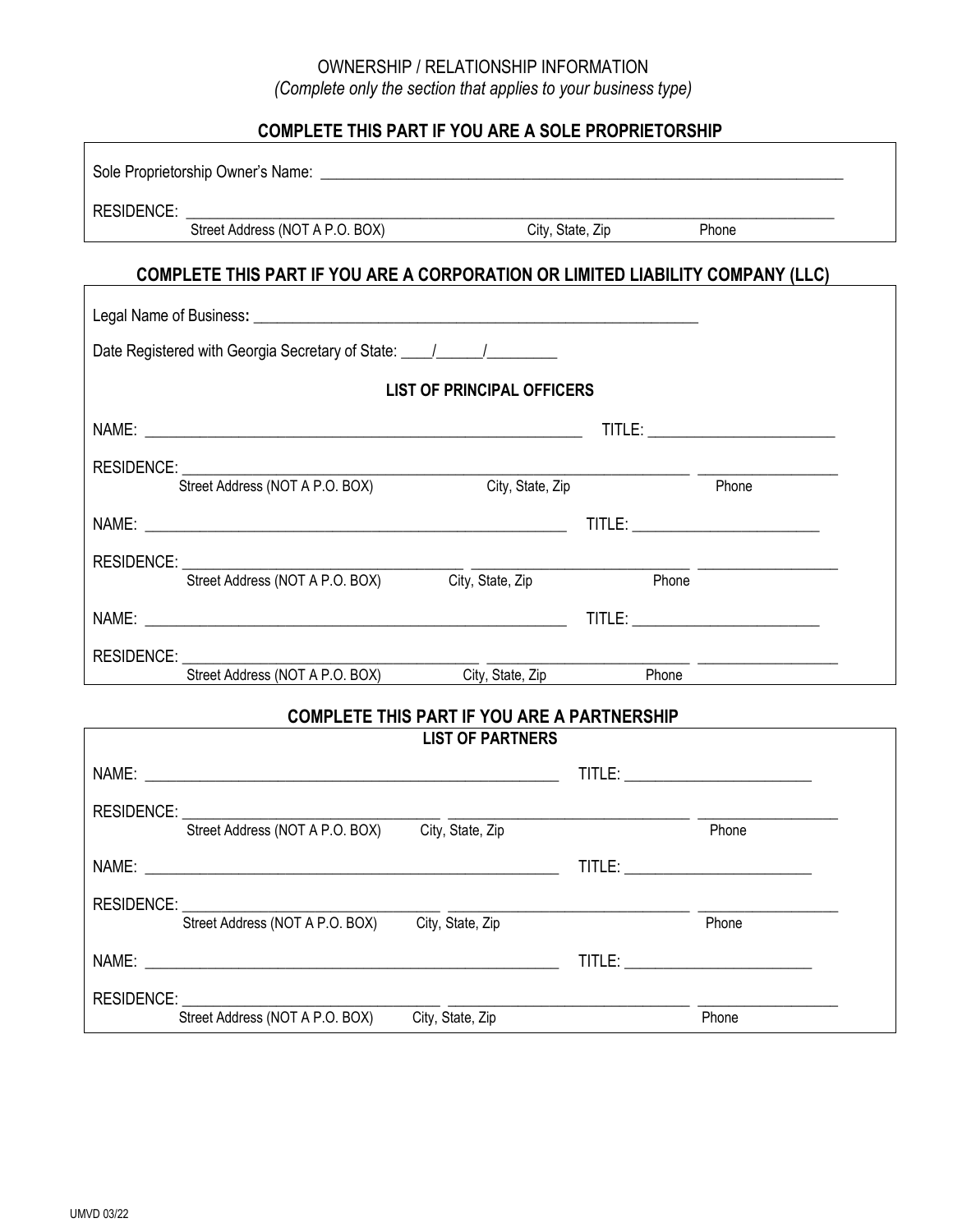#### **AFFIDAVIT OF AUTHORIZATION**

#### **OF THE DESIGNEE**

#### **FOR A CORPORATION OR LIMITED LIABILITY COMPANY (LLC)**

#### **PLEASE PRINT:**

I, **\_\_\_\_\_\_\_\_\_\_\_\_\_\_\_\_\_\_\_\_\_\_\_\_\_\_\_\_\_\_\_\_\_\_\_\_\_\_\_\_\_\_\_**, hereby name **\_\_\_\_\_\_\_\_\_\_\_\_\_\_\_\_\_\_\_\_\_\_\_\_\_\_\_\_\_\_\_\_\_\_\_\_\_\_\_\_\_\_\_\_\_**

(*President or Secretary of Corporation or LLC) (Designee's Name as entered on Page 1)*

as the designated agent for the corporation that appears on this application for licensure. This Affidavit gives the Designee all rights and responsibilities of a license holder on behalf of the corporation or LLC and shall provide that actions or omissions of the corporation or LLC, its officers, members, employees, agents, assigns, or designees in violation of the Used Motor Vehicle Dealers Act or in violation of the Used Motor Vehicle Dealers Board rules shall subject the license holder and the corporation or LLC to any sanctions which may be imposed under the Used Motor Vehicle Dealers Act or under the Used Motor Vehicle Dealers Board rules.

We understand that should the Designated Agent (Designee) terminate employment or otherwise become unauthorized to hold the license, submission of a new application will be required to change the Designee.

| President or Secretary of Corporation or LLC | <b>DATE</b>                                                                                                         |
|----------------------------------------------|---------------------------------------------------------------------------------------------------------------------|
|                                              |                                                                                                                     |
| Designee of Corporation or LLC               | <b>DATE</b>                                                                                                         |
|                                              |                                                                                                                     |
|                                              |                                                                                                                     |
| <b>STATE OF GEORGIA</b>                      | Georgia requires a legible ink seal for notarized documents.                                                        |
|                                              | If an embossed seal is used a foil overlay or shading should be applied<br>to make the seal legible when digitized. |
|                                              | <b>NOTARY SEAL</b>                                                                                                  |
| SUBSCRIBED AND SWORN TO BEFORE ME THIS       |                                                                                                                     |
|                                              |                                                                                                                     |
|                                              |                                                                                                                     |
|                                              |                                                                                                                     |
|                                              |                                                                                                                     |
| <b>NOTARY PUBLIC</b>                         |                                                                                                                     |

My Commission Expires: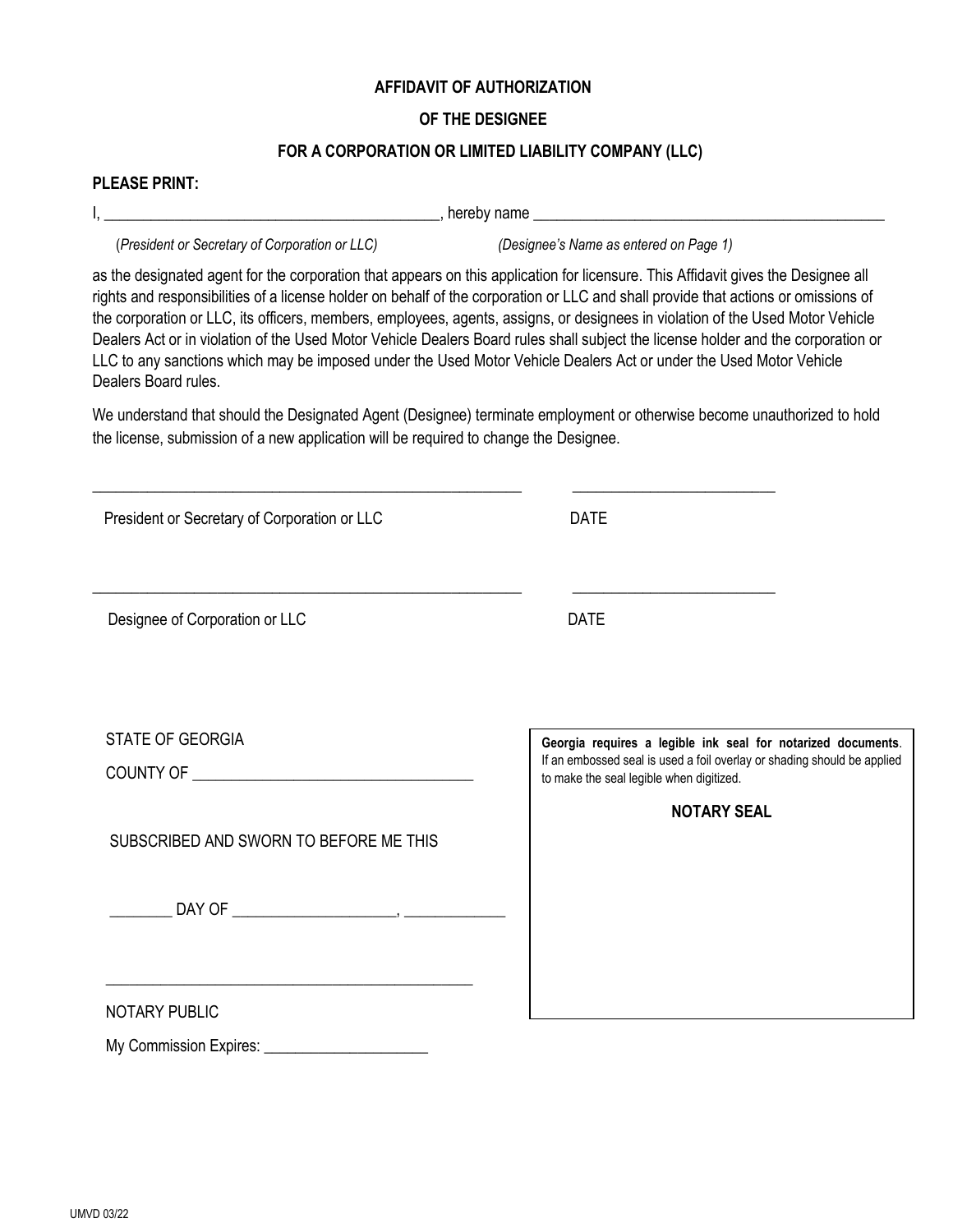## **AFFIDAVIT OF AUTHORIZATION OF THE DESIGNEE FOR A PARTNERSHIP**

**PLEASE PRINT:** 

#### WE, THE BELOW NAMED PARTNERS, HEREBY NAME

\_\_\_\_\_\_\_\_\_\_\_\_\_\_\_\_\_\_\_\_\_\_\_\_\_\_\_\_\_\_\_\_\_\_\_\_\_\_\_\_\_\_\_\_\_\_\_\_\_\_\_\_\_\_\_\_\_\_\_\_\_\_\_\_\_\_\_\_ (Designee's Name as entered on Page 1 of Application)

as the Designated Agent for licensure of the business that appears on this application for licensure. This Affidavit gives the Designee all rights and responsibilities of a license holder on behalf of the corporation and shall provide that actions or omissions of the partnership, its partners, employees, agents, assigns, or designees in violation of the Used Motor Vehicle Dealers Act or in violation of the Used Motor Vehicle Dealers Board rules shall subject the license holder and the partnership to any sanctions which may be imposed under the Used Motor Vehicle Dealers Act or under the Used Motor Vehicle Dealers Board rules.

We understand that should the Designated Agent terminate employment or otherwise become unauthorized to hold the license, submission of a new application will be required to change the Designee.

| <b>PARTNER</b>                         | <b>DATE</b> | <b>DESIGNEE</b>                                                                                                                                                                                           | <b>DATE</b> |
|----------------------------------------|-------------|-----------------------------------------------------------------------------------------------------------------------------------------------------------------------------------------------------------|-------------|
| <b>PARTNER</b>                         | <b>DATE</b> |                                                                                                                                                                                                           |             |
| <b>STATE OF GEORGIA</b>                |             | Georgia requires a legible ink seal for notarized documents.<br>If an embossed seal is used a foil overlay or shading should be applied<br>to make the seal legible when digitized.<br><b>NOTARY SEAL</b> |             |
| SUBSCRIBED AND SWORN TO BEFORE ME THIS |             |                                                                                                                                                                                                           |             |
| NOTARY PUBLIC                          |             |                                                                                                                                                                                                           |             |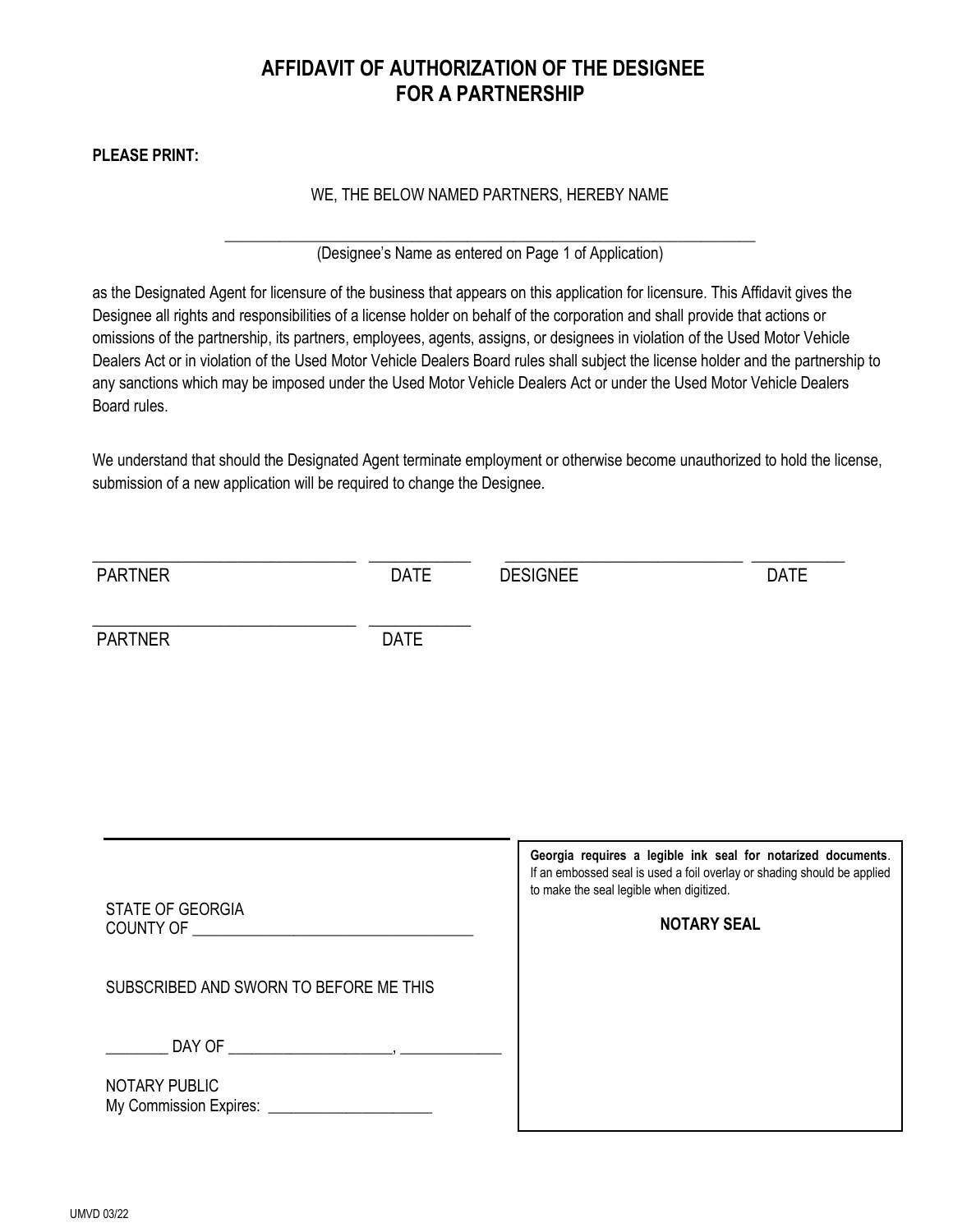# **APPLICANT AFFIDAVIT APPLICANT AFFIDAVIT**

I hereby swear and affirm that all information provided in this application is true and correct to the best of my knowledge and belief. I further swear and affirm that I have read and understand the current state laws and rules and regulations of the Georgia State Board of Registration of Used Motor Vehicle Dealers & Used Motor Vehicle Parts Dealers, and I agree to abide by these laws and rules, as amended from time to time.

I also understand that if I have made a false statement on the application, or if I am found to have been convicted of a felony and have not had all of my civil rights restored pursuant to the law, **the Board may suspend my registration without a prior hearing.** I shall be entitled to a hearing after the suspension of my registration.

By signing this application, electronically or otherwise, I hereby swear and affirm one of the following to be true and accurate pursuant to O.C.G.A. § 50-36-1:

- 1) \_\_\_\_\_\_\_ **I am a United States citizen** 18 years of age or older. **You must submit a copy of your current Secure and Verifiable Document(s) such as driver's license, passport, or other document.**
- 2) \_\_\_\_\_\_\_ **I am not a United States citizen**, but I am a legal permanent resident of the United States 18 years of age or older, or I am a qualified alien or non-immigrant under the Federal Immigration and Nationality Act 18 years of age or older with an alien number issued by the Department of Homeland Security or other federal immigration agency. **You must submit a copy of your current immigration document(s) which includes either your Alien number or your I-94 number and, if needed, SEVIS number. When submitting a "green card", please provide a copy of the front and back of the card.**

#### **The undersigned applicant also hereby verifies that he or she is 18 years of age or older and has attached at least one Secure and Verifiable Document, as required by O.C.G.A. § 50-36-1(f)(1), with this Affidavit.**

In making the above representations under oath, I understand that any person who knowingly and willfully makes a false, fictitious, or fraudulent statement or representation in an affidavit shall be guilty of a violation of O.C.G.A. § 16-10-20, and face criminal penalties as allowed by such criminal statute. I also understand that any failure to make full and accurate disclosures may result in disciplinary action by the Board for which I am applying for licensure.

Print Name of Applicant

 $\frac{1}{\sqrt{2}}$  ,  $\frac{1}{\sqrt{2}}$  ,  $\frac{1}{\sqrt{2}}$  ,  $\frac{1}{\sqrt{2}}$  ,  $\frac{1}{\sqrt{2}}$  ,  $\frac{1}{\sqrt{2}}$  ,  $\frac{1}{\sqrt{2}}$  ,  $\frac{1}{\sqrt{2}}$  ,  $\frac{1}{\sqrt{2}}$  ,  $\frac{1}{\sqrt{2}}$  ,  $\frac{1}{\sqrt{2}}$  ,  $\frac{1}{\sqrt{2}}$  ,  $\frac{1}{\sqrt{2}}$  ,  $\frac{1}{\sqrt{2}}$  ,  $\frac{1}{\sqrt{2}}$ Signature of Applicant

SUBSCRIBED AND SWORN BEFORE ME ON THIS THE

 $DAY$  OF  $20$ 

\_\_\_\_\_\_\_\_\_\_\_\_\_\_\_\_\_\_\_\_\_\_\_\_\_\_\_\_\_\_\_\_\_\_\_\_\_\_\_\_\_\_\_\_\_\_\_\_

**NOTARY PUBLIC SIGNATURE MY COMMISSION EXPIRES:**

**Georgia requires a legible ink seal for notarized documents**. If an embossed seal is used a foil overlay or shading should be applied to make the seal legible when digitized.

**NOTARY SEAL**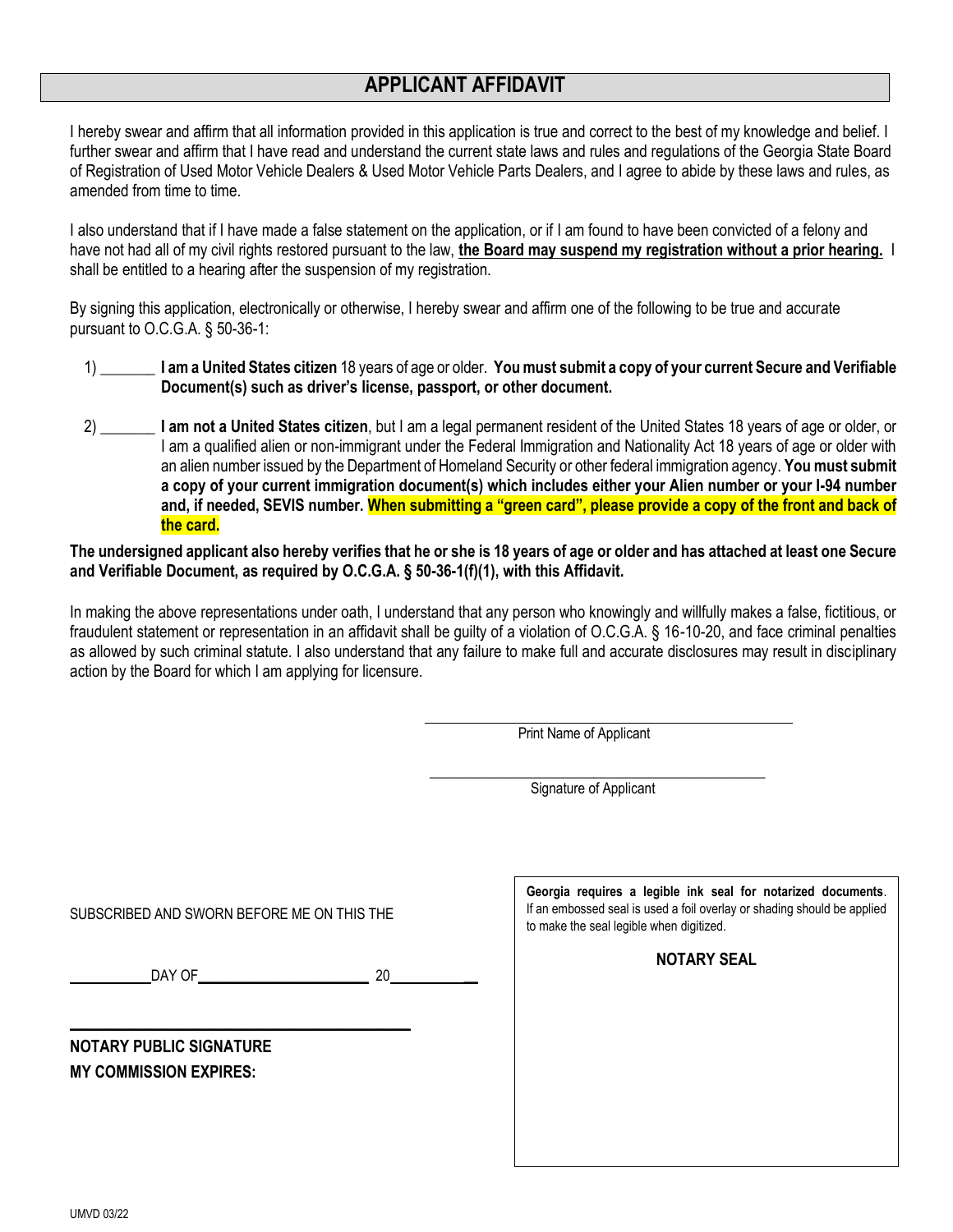# **ZONING CERTIFICATION**

## **This is to certify that the property listed as:**

DEALERSHIP NAME OWNER

 $\overline{\phantom{a}}$  , and the contribution of the contribution of the contribution of the contribution of the contribution of the contribution of the contribution of the contribution of the contribution of the contribution of the

\_\_\_\_\_\_\_\_\_\_\_\_\_\_\_\_\_\_\_\_\_\_\_\_\_\_\_\_\_\_\_\_\_\_\_\_\_\_\_\_\_\_\_ \_\_\_\_\_\_\_\_\_\_\_\_\_\_\_\_\_\_\_\_\_\_\_\_\_\_\_\_\_\_\_\_\_\_\_\_\_\_\_\_\_\_\_\_\_\_

STREET ADDRESS CITY, STATE, ZIP CODE

is currently zoned for use as a Used Motor Vehicle Dealer or Used Motor Vehicle Parts Dealer establishment in the county / city of \_\_\_\_\_\_\_\_\_\_\_\_\_\_\_\_\_\_\_\_\_\_\_\_\_\_\_\_\_\_\_\_\_\_\_\_\_\_\_ and that current zoning standards will allow a permanent sign on the property that apprises consumers of the dealership.

 $\Box$  This Used Motor Vehicle Dealer is **NOT** allowed to store inventory or display used motor vehicles for sale at any time.

 $\Box$  This Used Motor Vehicle Dealer will operate an "Open Lot" and may display a maximum of  $\_\_\_\_\_$  vehicles for sale at any one time.

\_\_\_\_\_\_\_\_\_\_\_\_\_\_\_\_\_\_\_\_\_\_\_\_\_\_\_\_\_\_\_\_\_\_\_\_\_\_\_\_\_\_\_\_ **Signature of Zoning Commissioner**

**Printed Name of Zoning Commissioner**

| SWORN TO AND SUBSCRIBED BEFORE ME THIS |    |
|----------------------------------------|----|
| DAY OF                                 | 20 |
|                                        |    |

\_\_\_\_\_\_\_\_\_\_\_\_\_\_\_\_\_\_\_\_\_\_\_\_\_\_\_\_\_\_\_\_\_\_\_\_\_\_\_\_\_\_\_\_

NOTARY PUBLIC

My Commission Expires \_\_\_\_\_\_\_\_\_\_\_\_\_\_\_\_\_\_\_\_\_\_

**Georgia requires a legible ink seal for notarized documents**. If an embossed seal is used a foil overlay or shading should be applied to make the seal legible when digitized.

**NOTARY SEAL**